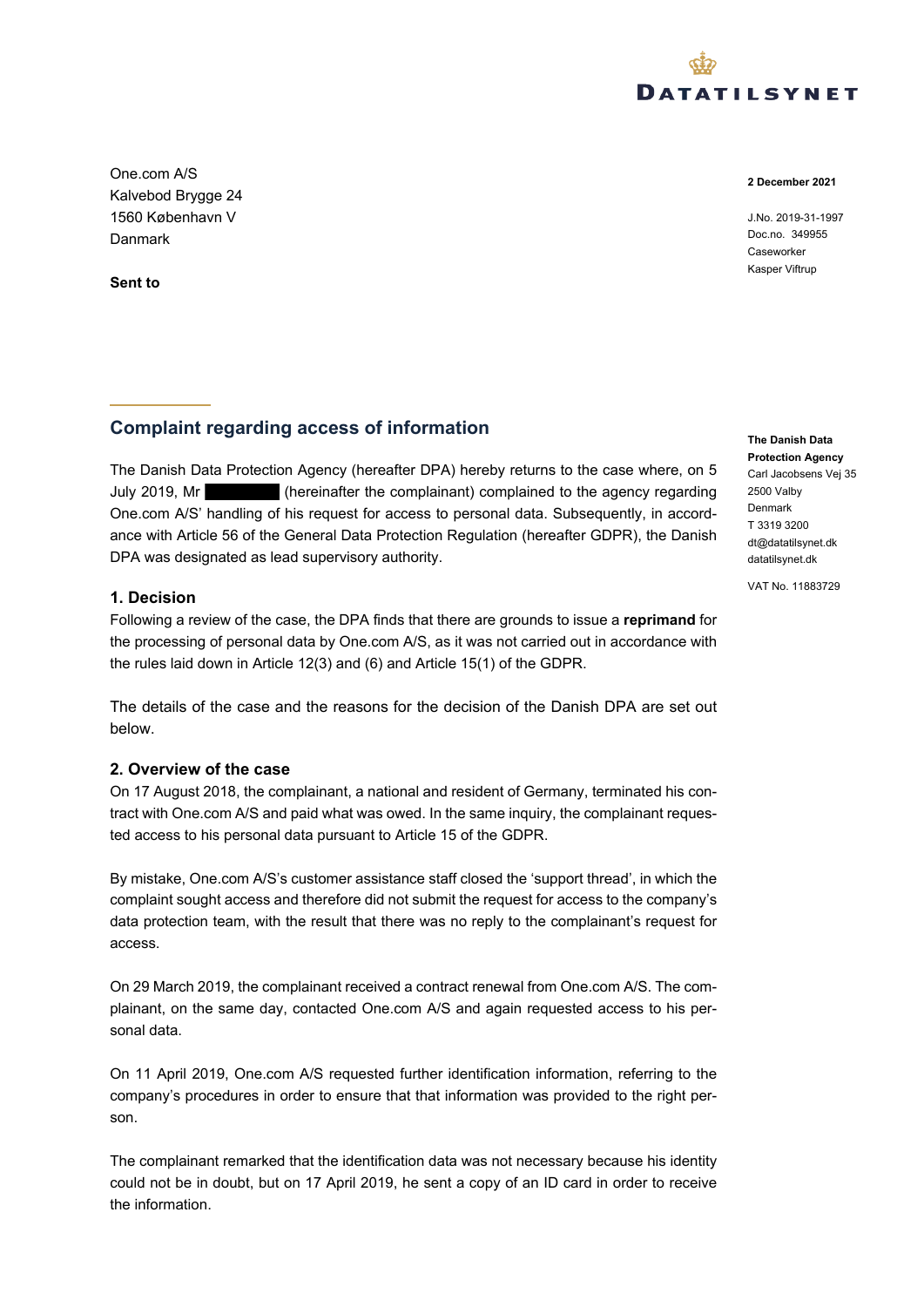On 7 May 2019, the complainant was granted access to his personal data from One.com A/S. Page 2 of 4 The response was given in English.

On 8 May 2019, the complainant again contacted One.com A/S, on the ground that the information transmitted was incomplete, as the reply did not contain all the information required by article 15(1) (a) to (h).

On 21 May 2019, One.com A/S informed the complainant of the information required by article 15(1) (a) to (h) by a link to the company's privacy policy, which was available on their website.

#### **2.1. The complainant's remarks**

Generally, the complainant has stated that One.com has breached articles 12 and 15 of the GDPR by failing to respond to his request for access fully within a reasonable time.

In that regard, the complaint has pointed out that his request for access of 17 August 2018 was handled after a delay of nine months.

The complainant has also stated that One.com A/S had no reason to doubt his identity and to require further identification in order to respond to his request. The complainant has stated that One.com A/S only contested the identity of him late in the case and that the request for access had been preceded by a contractual relationship between the two parties, where One.com A/S had not disputed the complainant's identity.

The complainant has also stated that information under Article 15(1)(a) to (h) of the GDPR did not appear in One.com A/S' initial response and that it was only on 21 May 2019, where One.com A/S referred the complainant to the data in question on its website, that the request could be considered fulfilled.

The complainant has further noted that One.com A/S' reply of 7 May 2019 to his request for access was legible, but not easily understandable. In that regard, the complainant has stated that the response to such requests should be given in the language of the data subject and that, consequently, the reply in the present case should have been given in German.

#### **2.2. One.com A/S' remarks**

Generally, One.com A/S has stated that the request for access was received on 17 August 2018, but the 'support thread' was closed by mistake and was therefore not sent to the relevant data protection team.

One.com A/S has further stated that One.com A/S generally considers the complainant's request for access answered fully in regards to content.

In that regard, One.com A/S has stated that the answer in question was given in the most clear language possible and, if there were problems with for example professional expressions, One.com A/S was and is ready to clarify further.

### **3. Statement of reasons for the DPA's decision**

**3.1.** Article 15 of the GDPR states that the data subject has the right to obtain from the controller confirmation as to whether or not personal data concerning him or her are being processed, and, where that is the case, access to the personal data and the data referred to in paragraph 1(a) to (h).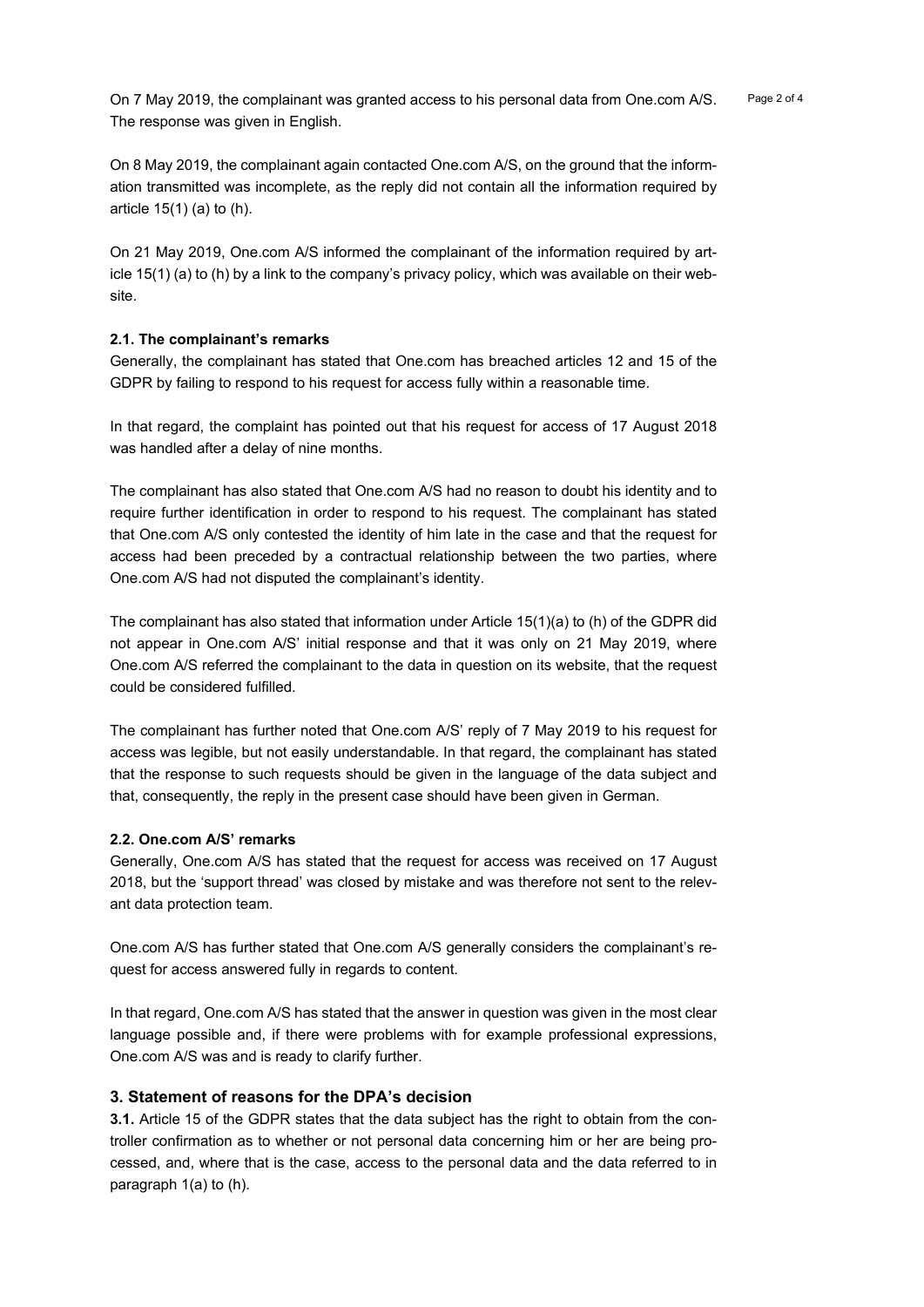Under Article 12(2) of the GDPR, it is stated that the controller shall facilitate the exercise of Page 3 of 4 data subject rights and not refuse to act on the request of the data subject for exercising his or her rights under Articles 15 to 22, unless the controller demonstrates that it is not in a position to identify the data subject.

The controller shall provide information on action taken on a request under Articles 15 to 22 to the data subject without undue delay and in any event within one month of receipt of the request. That period may be extended by two further months where necessary, taking into account the complexity and number of the requests. The controller shall inform the data subject of any such extension within one month of receipt of the request, together with the reasons for the delay.

Under Article 12(6) of the GDPR, where there is reasonable doubts concerning the identity of the natural person making the request, for example for access, the controller may request additional information necessary to confirm the identity of the data subject.

**3.2.** The DPA has taken into account that the complainant requested access to his personal data on 17 August 2018 and received an adequate reply only on 21 May 2019.

The DPA finds that One.com A/S did not deal with the complainants' request for access, in accordance with Article 12(3), cf. Article 15 of the GDPR, as the complainant had to wait approximately nine months before receiving an appropriate response to his request for access.

**3.3.** In regards to the material content of the response to the request for access, the DPA finds that the first response of One.com A/S (of 7 May 2019) to the complainant's was not in accordance with Article 15(1) of the GDPR, since the necessary information referred to in subparagraphs (a) to (h) of the provision did not appear in the reply.

In that regard, the DPA emphasises that, even though the information was available on the controller's website, the complainant would have to identify this information independently. In that case, it would not be clear to the complainant whether the information also was relevant to the processing of complainant's personal data. It was only when One.com A/S referred the complainant to the information as the necessary and relevant information referred to in subparagraphs (a) to (h) on 21 May 2019 that the DPA considers the request fully provided under Article 15(1).

**3.4.** Regarding One.com A/S's request for additional information for the identification of the complainant, the DPA considers that the controller is required, under Article 12(6) of the regulation to carry out a specific assessment of whether there is reasonable doubt as to the identity of the natural person when handling a request under Articles 15 to 21.

As the present case is presented, the DPA finds that there was no reasonable doubt as to the identity of the complainant, taking the prior contractual relationship between the parties and the earlier correspondence into account. The DPA therefore finds that One.com A/S did not deal with the complainant's request in accordance with Article 12(6) of the GDPR.

**3.5.** Consequently, after examining the case as a whole, the DPA finds ground to issue a reprimand for the processing of personal data by One.com A/S, as it was not carried out in accordance with the rules laid down in Article 12(3) and (6) and Article 15(1) of the GDPR.

In regards to the complainant's argument relating to the intelligibility and language of the reply, the DPA has not found grounds for criticizing One.com A/S, as it was possible to obtain the relevant information from the documents sent by One.com A/S and there are no requirements